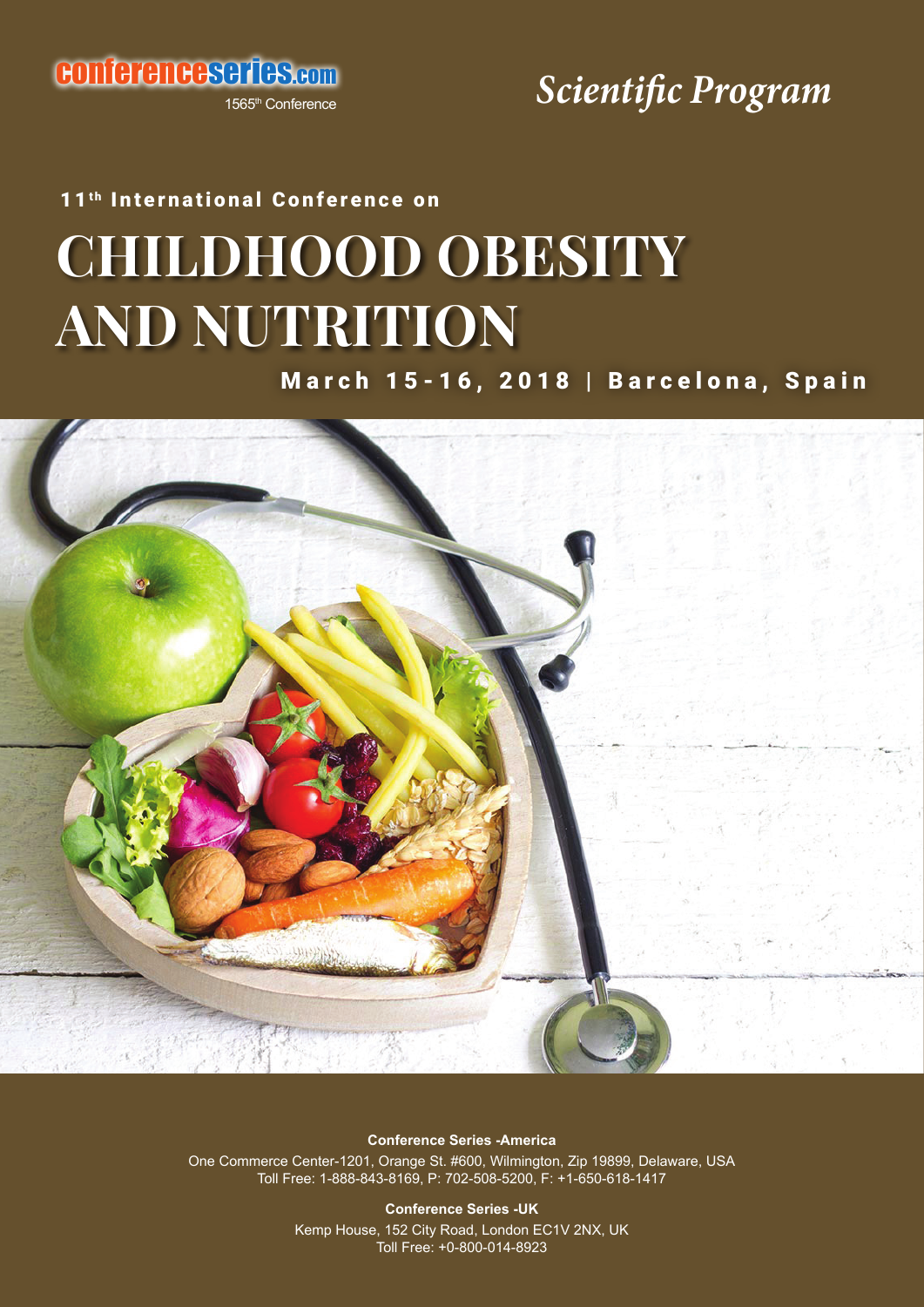**Day 1 March 15, 2018**

### **Hall @ Le Mans**

## conferenceseries.com **08:50-09:00 Opening Ceremony**

| <b>Keynote Forum</b>                                                   |                                                                                                             |  |
|------------------------------------------------------------------------|-------------------------------------------------------------------------------------------------------------|--|
| 09:00-09:05 Introduction                                               |                                                                                                             |  |
| 09:05-09:45                                                            | Title: Ketogenic: Beneficial impacts on childhood obesity and metabolic syndrome                            |  |
|                                                                        | Shaweta Vasudeva, National Academy of Sports Medicine, USA                                                  |  |
|                                                                        | Title: Assessment of eating habits and physical activity among Spanish adolescents; the                     |  |
|                                                                        | 09:45-10:25 cooking and active leisure, TAS program                                                         |  |
|                                                                        | Elena Roura, Alícia Foundation, Spain                                                                       |  |
|                                                                        | <b>Group photo</b>                                                                                          |  |
|                                                                        | Networking and Refreshments Break 10:25 - 10:50 @ BAR TERRAZA                                               |  |
|                                                                        | Sessions: Physical activity   Nutrition & Metabolism   Behavioral & Environmental Factors   Child Nutrition |  |
| Session Chair: Elena Roura, Alícia Foundation, Spain                   |                                                                                                             |  |
|                                                                        | Session Co-Chair: Ashley Knowell, South Carolina State University, USA                                      |  |
|                                                                        | <b>Session Introduction</b>                                                                                 |  |
|                                                                        | Title: The balanced nutrition education programme in schools in Turkey                                      |  |
| 10:50-11:20                                                            | Julian D Stowell, Sabri Ülker Foundation, Turkey                                                            |  |
|                                                                        | Title: Use of the muscle as a strategy for management of childhood obesity                                  |  |
| 11:20-11:50                                                            | Arèvalo Harold, El Bosque University, Colombia                                                              |  |
|                                                                        | Title: Early predictors of incipient metabolic syndrome in an Arab population                               |  |
| 11:50-12:20                                                            | Waseem Samsam, Anti-Doping Lab Qatar, Qatar                                                                 |  |
|                                                                        | Title: Evaluation of food behavior and nutritional status of pregnant women resident in                     |  |
| 12:20-12:50                                                            | Keserwan - Lebanon                                                                                          |  |
|                                                                        | Yonna Sacre, Holy Spirit University of Kaslik, Lebanon                                                      |  |
|                                                                        | Lunch Break 12:50-13:50 @ BAR TERRAZA                                                                       |  |
|                                                                        | Workshop                                                                                                    |  |
|                                                                        | Title: Implementation of nutrition education programmes in schools: Approaches from                         |  |
| 13:50-14:50                                                            | <b>Turkey, UK and Spain</b>                                                                                 |  |
|                                                                        | Burcu Aksoy, Stacey Lockyer and Teresa Valero, Sabri Ülker Foundation, Turkey                               |  |
|                                                                        | Sessions: Obesity and Heart Disease   Exercise & Kinesiology   Genetics and Obesity   Child Nutrition       |  |
|                                                                        | Session Chair: Elena Roura, Alícia Foundation, Spain                                                        |  |
| Session Co-Chair: Ashley Knowell, South Carolina State University, USA |                                                                                                             |  |
|                                                                        | <b>Session Introduction</b>                                                                                 |  |
|                                                                        | Title: Thicker intima-media thickness in obese children as compared to children with familial               |  |
| 14:50-15:20                                                            | hypercholesterolemia: A wake-up call                                                                        |  |
|                                                                        | D Meeike Kusters, VU Medical Center, Netherlands                                                            |  |
|                                                                        | Title: Analyzing the role of high pro-inflammatory diets and childhood obesity in the risk of               |  |
| $15:20 - 15:50$                                                        | adult carcinogenesis in South Carolinian children                                                           |  |
|                                                                        | Ashley Knowell and Shanora Brown, South Carolina State University, USA                                      |  |
|                                                                        | Networking and Refreshments Break 15:50-16:15 @ BAR TERRAZA                                                 |  |
| $16:15 - 16:45$                                                        | Title: Comparison of snack composition in obese and normal weight children                                  |  |
|                                                                        | Mehnoosh Samadi, Kermanshah University of Medical Sciences, Iran                                            |  |
| $16:45-17:15$                                                          | Title: Does dietary calcium intake is effective in regulating body weight in children?                      |  |
|                                                                        | Mehnoosh Samadi, Kermanshah University of Medical Sciences, Iran                                            |  |
|                                                                        | <b>Panel Discussion</b>                                                                                     |  |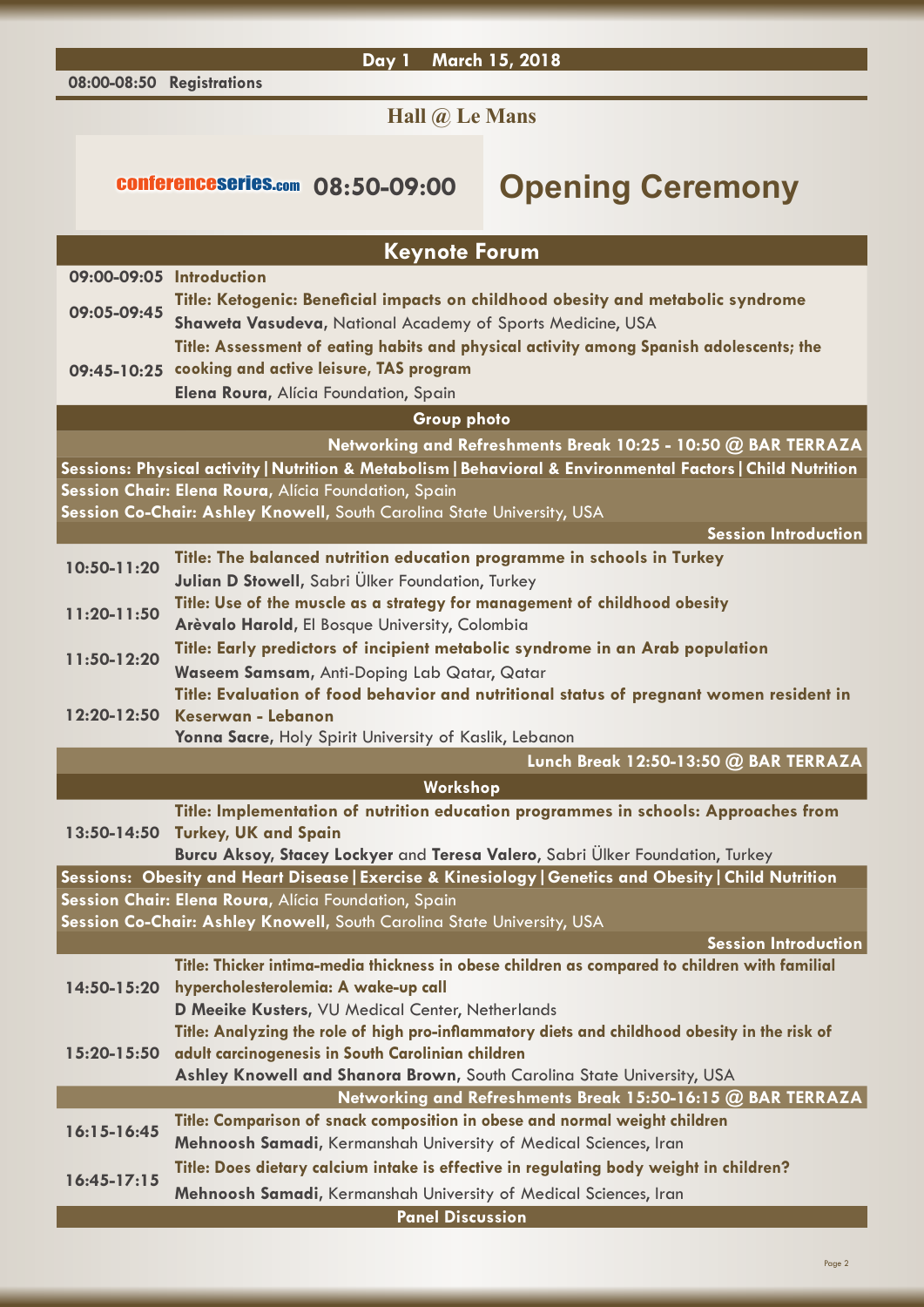|                                  | Day 2 March 16, 2018                                                                                                                       |  |
|----------------------------------|--------------------------------------------------------------------------------------------------------------------------------------------|--|
| Hall $\omega$ Le Mans            |                                                                                                                                            |  |
| <b>Keynote Forum</b>             |                                                                                                                                            |  |
| 09:00-09:40 settings             | Title: Analysis and evaluation of meals served in state registered private childcare                                                       |  |
|                                  |                                                                                                                                            |  |
|                                  | Beverly M Copeland, Prairie View A&M University, USA                                                                                       |  |
| 09:40-10:20                      | Title: Ketogenics: Implementation in clinical practice and biopsychosocial considerations                                                  |  |
|                                  | Shaweta Vasudeva, National Academy of Sports Medicine, USA                                                                                 |  |
|                                  | Networking and Refreshments Break 10:20 - 10:45 @ BAR TERRAZA                                                                              |  |
|                                  | Sessions: Physical Activity   Nutrition & Metabolism   Behavioral & Environmental Factors   Child Nutrition                                |  |
|                                  | Session Chair: Burcu Aksoy, Sabri Ülker Foundation, Turkey                                                                                 |  |
|                                  | Session Co-Chair: Waseem Samsam, Anti-Doping Lab Qatar, Qatar                                                                              |  |
|                                  | <b>Session Introduction</b>                                                                                                                |  |
| $10:45 - 11:15$<br>$11:15-11:45$ | Title: Prevalence of obesity and overweight based on body mass index Z-scores among a<br>group of Iranian adolescences, 2005 to 2014 years |  |
|                                  | Fatemeh Abdollahi, Mazandaran University of Medical Sciences, Iran                                                                         |  |
|                                  | Title: Fat mass index or body mass index; which is more accurate in diagnosing childhood                                                   |  |
|                                  | obesity?                                                                                                                                   |  |
|                                  | Mehnoosh Samadi, Kermanshah University of Medical Sciences, Iran                                                                           |  |
|                                  | Title: School-based intervention to enable school children to act as change agents on                                                      |  |
| $11:45-12:15$                    | weight, physical activity and diet of their mothers                                                                                        |  |
|                                  | Susantha Indrawansa, The Foundation for Health Promotion, Sri Lanka                                                                        |  |
|                                  | Title: Overweight and obesity among adults aged 18-45 years residing in and around                                                         |  |
| $12:15 - 12:45$                  | Giyani town in Mopani district of Limpopo province, South Africa                                                                           |  |
|                                  | Motadi SA, University of Venda, South Africa                                                                                               |  |
|                                  | Title: The association between nutritional supplements and body mass index (BMI) in                                                        |  |
| $12:45 - 13:15$                  | children in pediatric intensive care unit<br>Mehnoosh Samadi, Kermanshah University of Medical Sciences, Iran                              |  |
|                                  | Lunch Break 13:15-14:15 @ BAR TERRAZA                                                                                                      |  |
|                                  | Poster Presentations @ Meeting Room 14:15-15:15                                                                                            |  |
| <b>CHON-1</b>                    | Title: An overview of children in Amsterdam with (morbid) obesity and comorbidity in                                                       |  |
|                                  | secondary healthcare                                                                                                                       |  |
|                                  | Ghizlan El Mansouri, OLVG West Hospital, Netherlands                                                                                       |  |
|                                  | Title: Sensory evaluation of different walnut species                                                                                      |  |
| <b>CHON - 2</b>                  | Jelena Vidic, University of Roehampton, London                                                                                             |  |
|                                  | Title: Evaluation of the obesity contributing factors in first grade elementary school students                                            |  |
| <b>CHON - 3</b>                  | from Sari, North of Iran                                                                                                                   |  |
|                                  | Melody Omraninava, Islamic Azad University, Iran                                                                                           |  |
| <b>CHON - 4</b>                  | Title: The balanced nutrition education programme in schools in Turkey                                                                     |  |
|                                  | Burcu Aksoy Canyolu and Özlem Ulic Catar, Sabri Ülker Foundation, Turkey                                                                   |  |
|                                  | Sessions: Physical activity   Nutrition & Metabolism   Behavioral & Environmental Factors   Child                                          |  |
| <b>Nutrition</b>                 | Session Chair: Burcu Aksoy, Sabri Ülker Foundation, Turkey                                                                                 |  |
|                                  | Session Co-Chair: Waseem Samsam, Anti-Doping Lab Qatar, Qatar                                                                              |  |
|                                  | <b>Session Introduction</b>                                                                                                                |  |
|                                  | Title: An investigation of causal relationship between age at introduction of formula feeding                                              |  |
| $15:15-15:45$                    | or solids and incidence of childhood overweightedness or obesity in Greater Western Sydney                                                 |  |
|                                  | Australia: A prospective cohort study                                                                                                      |  |
|                                  | Haider Mannan, Western Sydney University, Australia                                                                                        |  |
|                                  | <b>Young Researchers Forum</b>                                                                                                             |  |